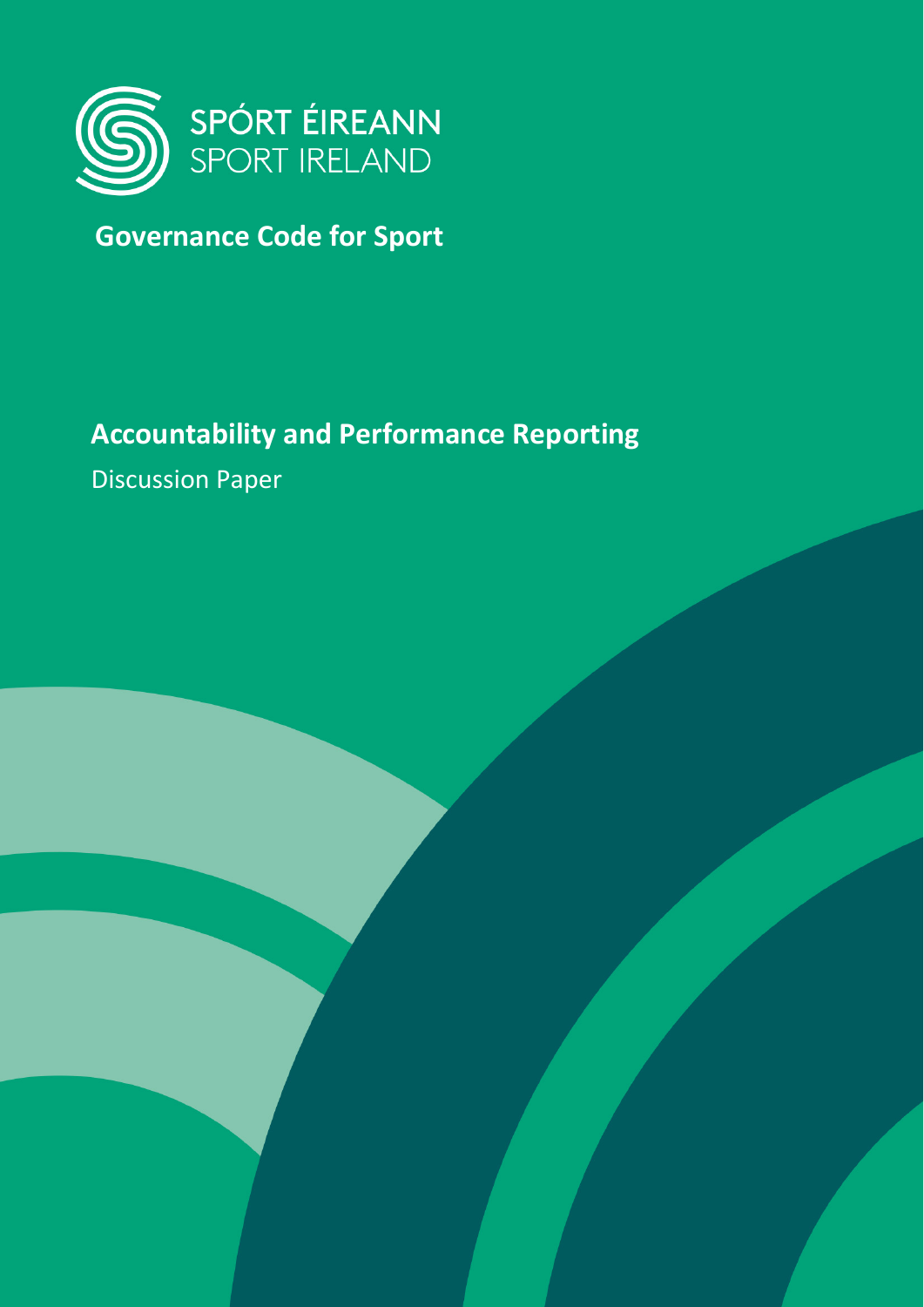

#### **Disclaimer**

Sport Ireland is making available a range of resources including guidance notes, policy documents and templates for selected areas aligned to the Governance Code for Sport which will support sport organisations, boards, management and staff in the development of relevant governance processes and procedures particular to their own organisation.

For the avoidance of doubt, the final decision on the nature, type, extent and format of approved governance policies, procedures and processes for each organisation is a matter for the board / highest governing structure of the organisation, and the resources and material provided may assist the approval process.

This document is not, nor is it intended to be, a definitive statement of the law, and it does not constitute legal advice. This document is not a substitute for professional advice from an appropriately qualified source, and it is recommended that sport organisations consult their governing document or obtain their own independent legal advice where necessary.

Sport Ireland does not accept any responsibility or liability for any errors, inaccuracies or omissions in this document.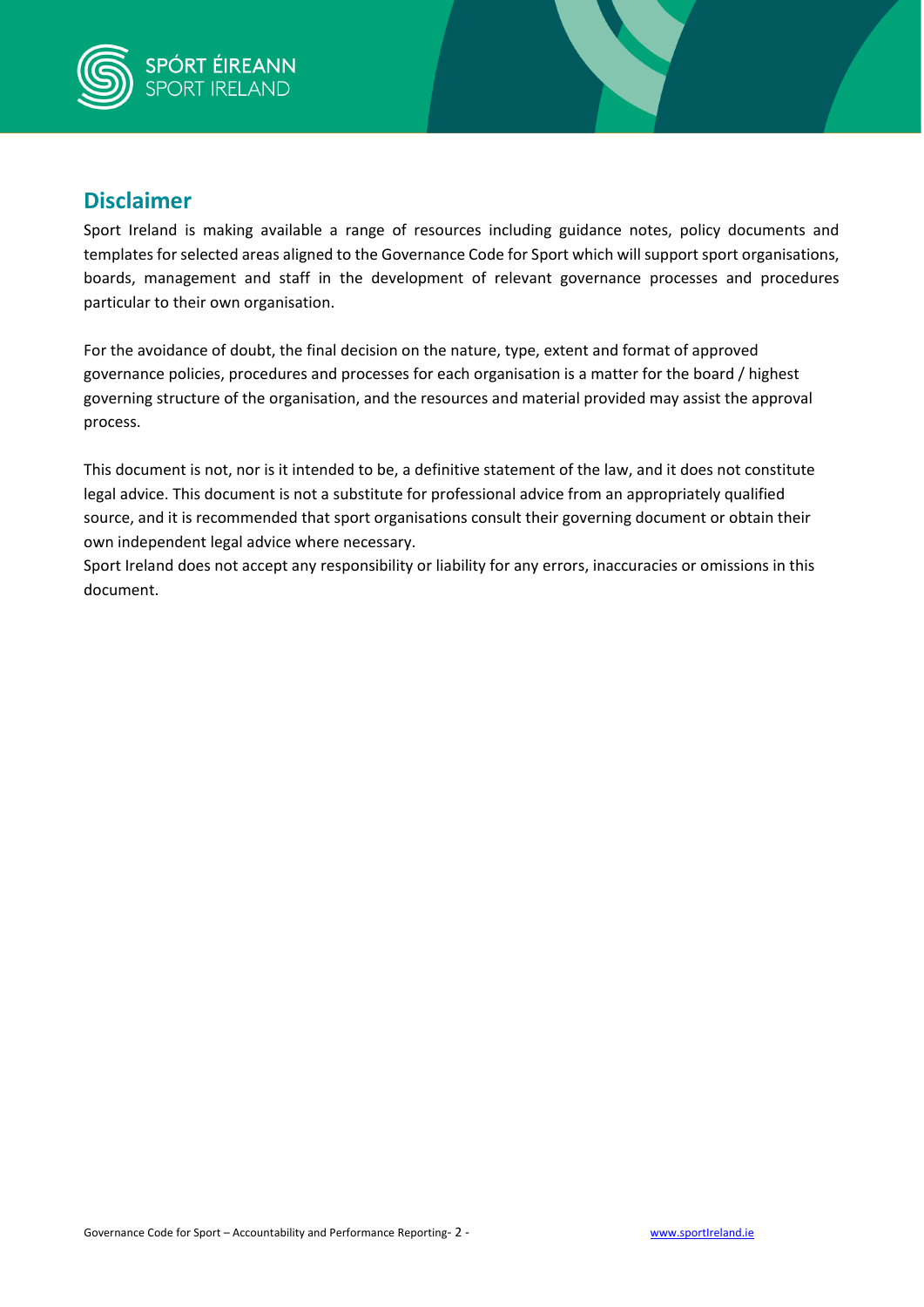

### **Purpose**

The purpose of this discussion paper is to provide details and reflections on two key linked governance areas, the holding to account arrangements and how this is supported by the reporting of performance. The paper will prompt further discussion on how these matters currently operate or could potentially be enhanced across the sector.

## **Governance Code for Sport**

Within the Governance Code for Sport, there are specific obligations highlighted which require a robust accountability and performance reporting process to be in place.

Principle 1 refers to the strategic plan to include key performance indicators and timelines, and the necessity to ensure there is a monitoring and evaluation system in place and progress reports which includes a comparative analysis.

Principle 2 highlights the need for policies, procedures and reporting mechanisms to make sure there is compliance with all relevant legal and regulatory requirements.

Principle 3, in referring to the annual report, requires progress during the year against strategic objectives to be included.

The need for strategic and operational plans are identified in the agreements with Sport Ireland. These include the key objectives for the period, the outputs and outcomes expected from the activities during such period as well as the performance indicators/measures to be used to assess achievement of the organisations objectives.

It must also be acknowledged that much work has been done over recent years to seek to meet the obligations of the Code and also the terms and conditions of the agreements with Sport Ireland and other funding organisations.

#### **Accountability**

The varying definitions and understandings of good governance tend to share certain characteristics, including the notion of accountability. Accountability is how organisations, the Board, the Committees, the Chief Executive, managers and individual staff are held responsible for their decisions and actions. It is about how they submit themselves to a level of scrutiny and oversight and how they discharge their accountability to stakeholders including Sport Ireland. Ultimately accountability is about satisfying legitimate expectations of performance and delivery.

Sport organisations must have an overall purpose, aim or objective with key deliverables and measures to help assess achievement and evaluate performance, whether they follow a multi-year strategic planning approach or an annual planning cycle. Guidance on strategic planning and stakeholder engagement, as well as the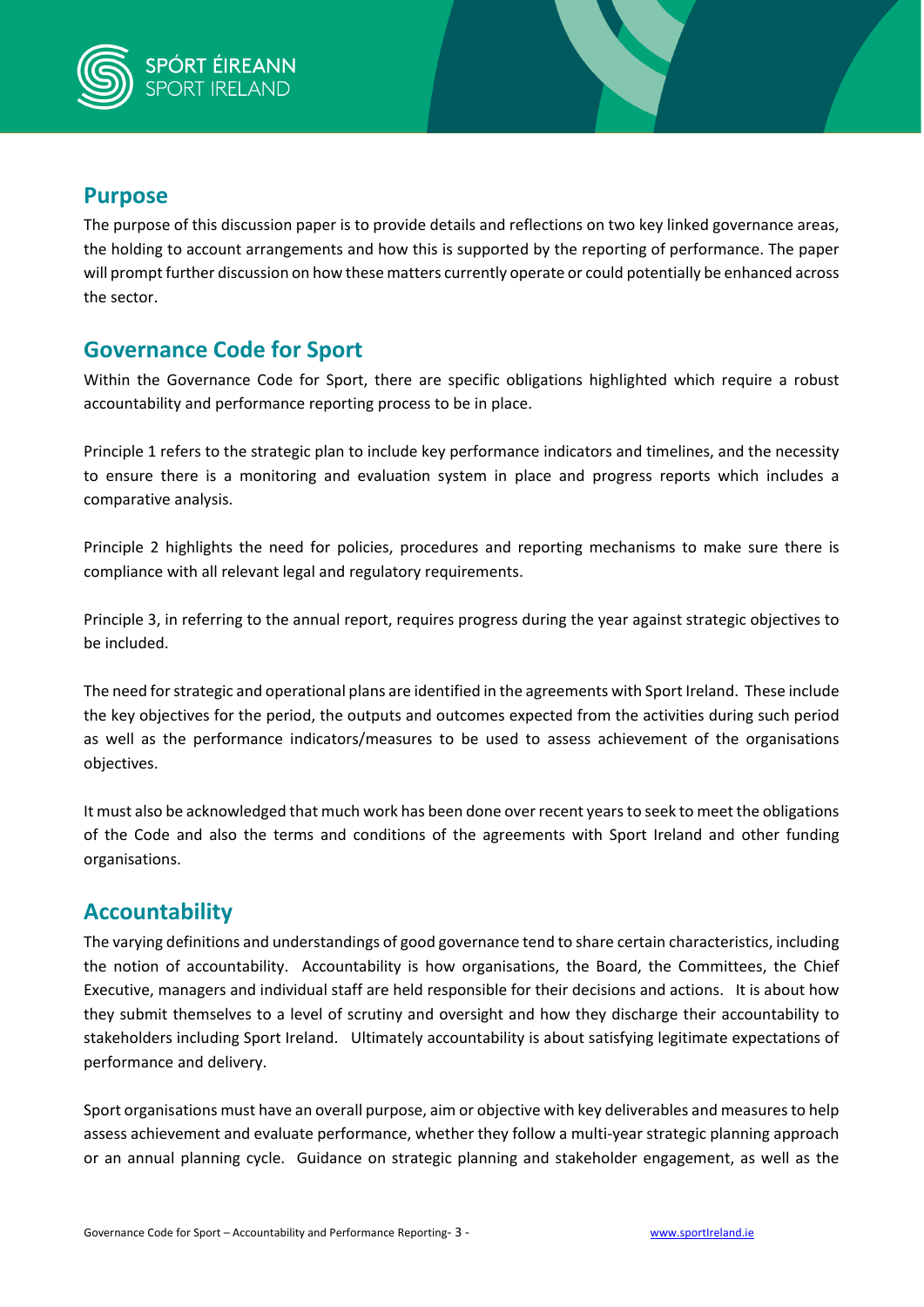

setting of objectives and key performance indicators should also be considered in the context of the discussion on accountability – *see also the Strategic Plan Framework document.*

In the case of sport organisations, there need to be specific mechanisms or agreed procedures and protocols for the accountability process. There must also be standards or benchmarks against which performance can be assessed. This will be informed by what Sport Ireland or other stakeholders require but should also reflect the national, provincial and local context within which the organisation operates. This context should provide clarity of expectations within the boards and committees on what are appropriate and acceptable standards or benchmarks for performance for the organisations activities. Ideally there should be a mix of qualitative and quantitative measures and indicators, and a mix of inputs and outputs.

Accountability is seen as the manifestation of good governance. It is recognised as an important safeguard to those who are required to render an account of their work performance (the Chief Executive, management and staff) and to those who are required to exercise a scrutiny and oversight role (the Board, chairperson, Committees, Sport Ireland).

#### **Performance data and trends**

The set of measures/ KPIs, used in the performance analysis reports is an area which requires attention and agreement between Board and executive staff. This may be consolidated into a Chief Executive or management report with highlights and trends analysed. It can be used as a separate report prepared for a specific purpose or reporting obligation, for example to communicate trends, achievements and areas of concern to wider stakeholders.

The quality of the accountability / holding to account arrangements is closely linked to the clarity of governance roles and responsibilities. It facilitates an agreed understanding for all those involved, supported by key measures, indicators and trend data available to support the accountability dialogue. The dialogue will also necessarily focus on priorities, plans and work programmesto provide a level of assurance and confidence that resources are being utilised and deployed most effectively and as appropriate to the organisational needs arising or to meet wider stakeholder expectations.

The previous sections have focussed primarily on accountability for performance and having information, data and reports available for boards and other stakeholders. As part of the legal and other regulatory accountability obligations on NGBs or LSPs, it would be expected that bespoke reports would be available on compliance across key business areas and functions. These would include health, safety and welfare, company law requirements, GDPR, safeguarding etc., and these should be supplemented by a process or system to check and validate compliance with these obligations. The assertions of the Chief Executive and the Audit and Risk Committee work and the work of other Committees are also considered important in this regard.

Ensuring effective accountability arrangements is a key obligation of the Board and should be an integral part of the relationship with the Chief Executive, management and staff. This relationship will also provide a mechanism to formally advise where there are difficulties and challenges arising and where remedial action may be required.